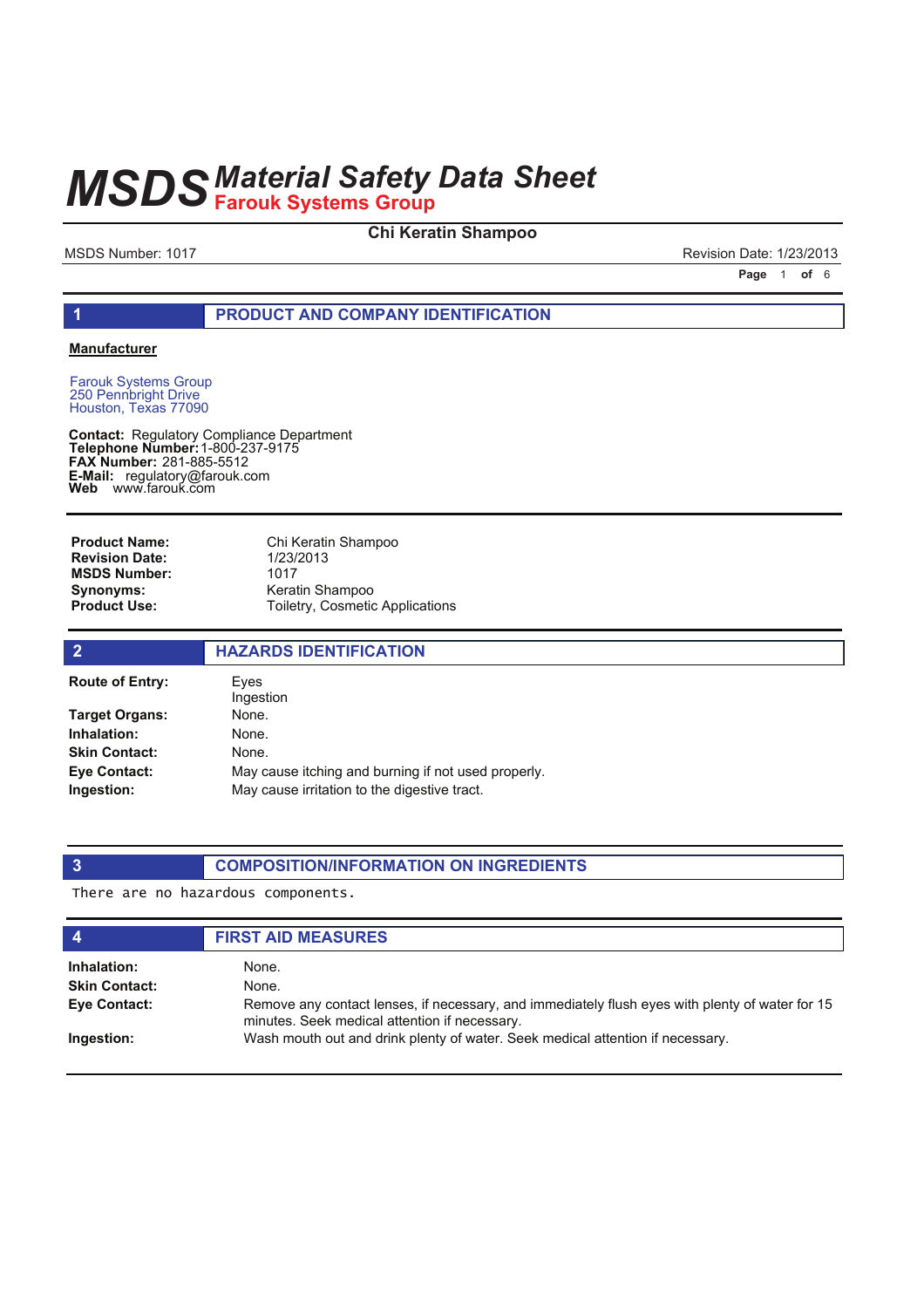#### **Chi Keratin Shampoo**

MSDS Number: 1017 **Revision Date: 1/23/2013** 

**Page 2 of 6** 

#### **5 FIRE FIGHTING MEASURES**

FLASHPOINT AND METHOD: Not applicable FLAMMABLE LIQUIDS: None. AUTO IGNITION TEMP: None. FLAMMABLE CLASS: None. BURNING RATE OF SOLID: Not available GENERAL HAZARDS: Evacuate personnel downwind of fire to avoid inhalation of fumes and smoke. EXTINGUISHING METHODS: Chemical type foam, CO2(Carbon Dioxide), Dry Chemical, Water Fog HAZARDOUS COMBUSTION PRODUCTS: None.

FIRE FIGHTING PROCEDURES: This product is not flammable.However, hazardous decomposition and combustion products may be formed in a fire situation. Cool exposed containers with water spray to prevent overheating.

FIRE FIGHTING EQUIPMENT: Respiratory and eye protection are required for fire fighting personnel. Full protective equipment (Bunker Gear) and self contained breathing apparatus (SCBA) should be used for all indoor fires and significant outdoor fires. For small outdoor fires, which may be easily extinguished with a portable fire extinguisher, use of a SCBA may not be needed.

### **6 ACCIDENTAL RELEASE MEASURES**

SMALL SPILL: When a spill occurs, use absorbent material on the substance. Dispose of the material according to all local, state and federal regulations. Always use an absorbent material when cleaning up a spill.

ENVIRONMENTAL PRECAUTIONS: Avoid run-off or release into sewers, stormdrains and waterways.

GENERAL PRECAUTIONS: Remove containers away from flammable materials.

#### **FIGURE 12 IN STORAGE**

**Handling Precautions:**

**Storage Requirements:**

Use appropriate personal protective equipment as specified in Section 8. Handle in a manner consistent with good household/personal techniques and practices. Keep containers/bottles securely sealed when not in use. Store in cool/dry conditions that do not exceed room temperature. Try to store product in temperatures between 40°F to 90° F.

| 8                                 | <b>EXPOSURE CONTROLS/PERSONAL PROTECTION</b>                                                                                                                                                                                                                                                                                |
|-----------------------------------|-----------------------------------------------------------------------------------------------------------------------------------------------------------------------------------------------------------------------------------------------------------------------------------------------------------------------------|
| <b>Engineering Controls:</b>      | These recommendations provide general guideance for handling this product safely.<br>Because specific use conditions may vary, safety procedures should be developed for<br>each specific application of this product. When developing procedures, always<br>consider potential waste, disposal and personal safety issues. |
| <b>Protective Equipment:</b>      | EYES AND FACE: For reasonable foreseeable uses of this product, eye and face<br>protection is not required.                                                                                                                                                                                                                 |
|                                   | SKIN: For reasonable foreseeable uses of this product, skin protection is not required.<br>RESPIRATORY: For reasonable foreseeable uses of this product, respiratory<br>protection is not required.                                                                                                                         |
| <b>Exposure Guidelines/Other:</b> | EXPOSURE GUIDELINES: Overexposure is unlikely. Since all<br>parameters cannot be foreseen, the use of engineering controls<br>to reduce exposure may be necessary.                                                                                                                                                          |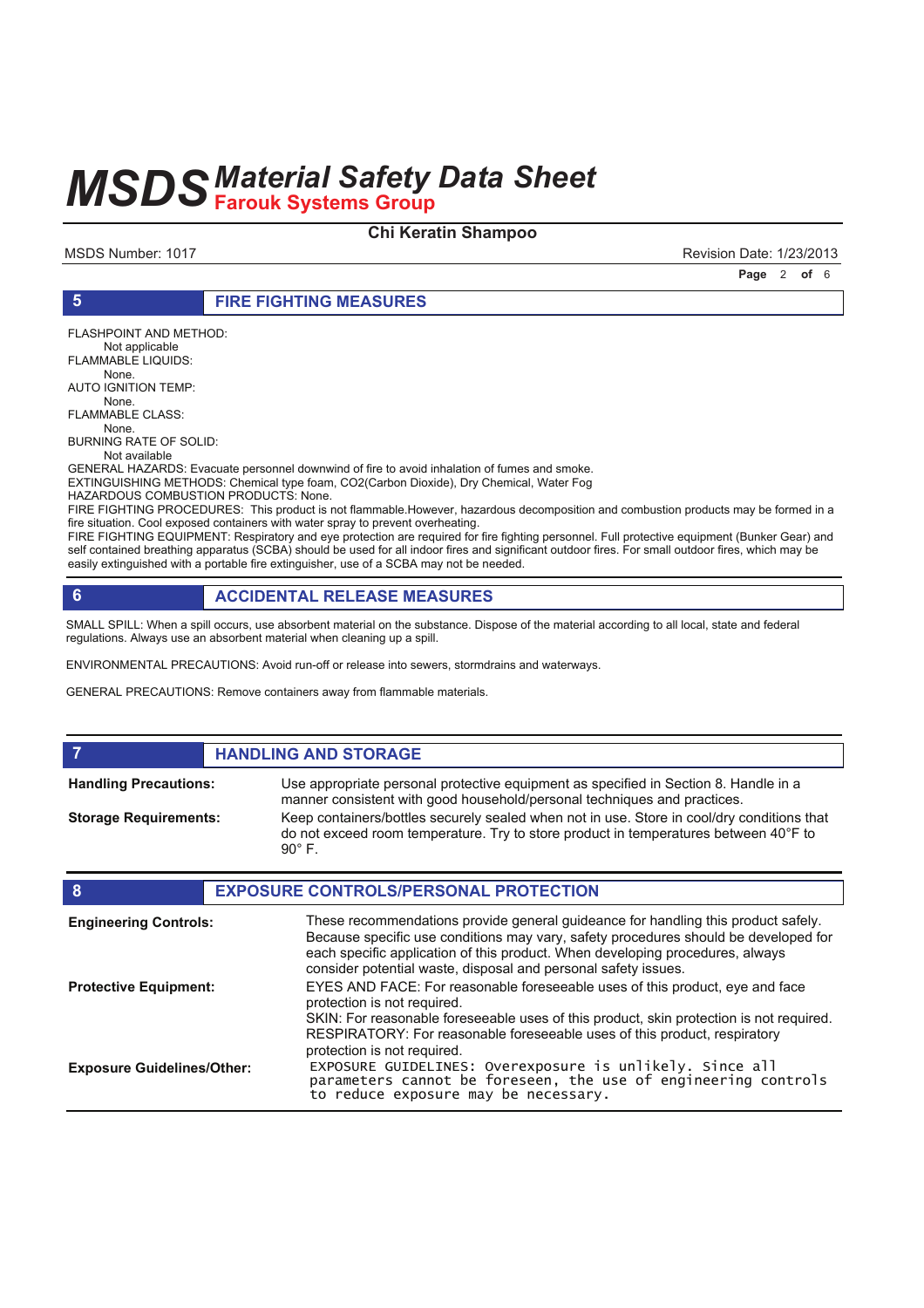### **Chi Keratin Shampoo**

MSDS Number: 1017 **Number: 1017** Revision Date: 1/23/2013

**Page 3 of 6** 

### **9 PHYSICAL AND CHEMICAL PROPERTIES**

**Physical State:** Liquid **Odor:** Pleasant fragrance **pH:** 5.0 - 6.0 **Vapor Pressure:** N/A **Vapor Density:** N/A

Appearance: Pearlescent, viscous cream

**Boiling Point:** N/A **Freezing/Melting Pt.:** N/A **Solubility:** Soluble in water. **Spec Grav./Density:** 1.00

**Viscosity:** 4500-6000

### **10 STABILITY AND REACTIVITY Stability:** YES **Conditions to avoid:** Extreme temperatures. **Materials to avoid (incompatability):** Keep away from strong oxidizing material. **Hazardous Decomposition products:** None known. **Hazardous Polymerization:** Will Not Occur.

#### **11 TOXICOLOGICAL INFORMATION**

ACUTE: DERMAL LD50: Not available. ORAL LD50: Not available. INHALATION LC50: Not available. EYE EFFECTS: This product may cause irritation to eyes if not used under normal conditions. TARGET ORGANS: NONE. SENSITIZATIONS: Not available. CARCINOGENICITY: IARC: Listed by IARC - No.  $NTP:$  Listed by  $NTP - NO$ . OSHA: Listed by OSHA - No.

MUTAGENICITY: Not available. REPRODUCTIVE EFFECTS: None. TERATOGENIC EFFECTS: Not available.

#### **12 ECOLOGICAL INFORMATION**

ENVIRONMENTAL DATA: Not available. ECOTOXICOLOGICAL INFO: Not available. DISTRIBUTION: Not available. CHEMICAL FATE INFO: Not available.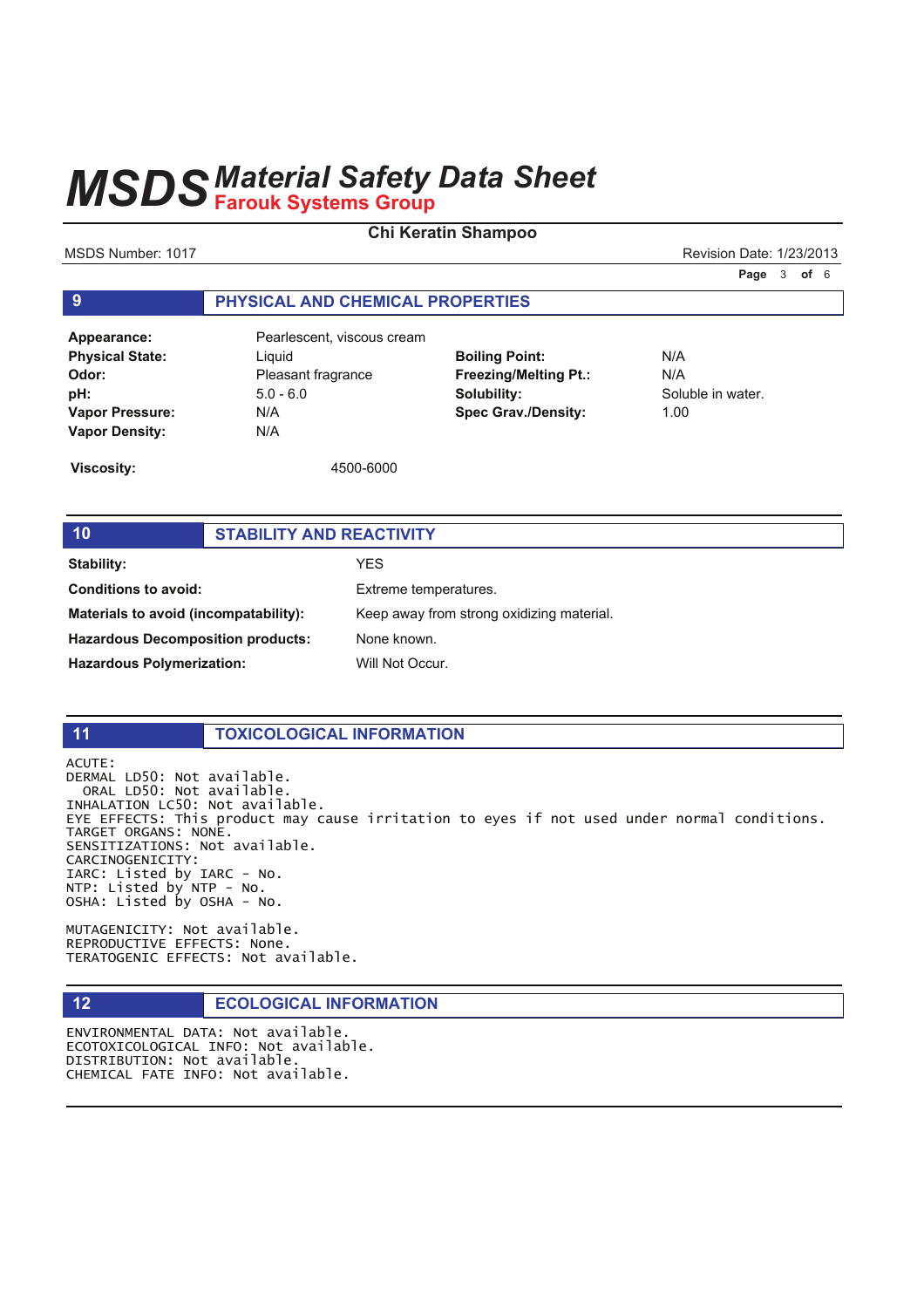### **Chi Keratin Shampoo**

MSDS Number: 1017 **Revision Date: 1/23/2013** 

**Page 4 of 6** 

#### **13 DISPOSAL CONSIDERATIONS**

US EPA Waste Number and Descriptions:

DISPOSAL METHOD: Controlled release of diluted product into a biological wastewater treatment plant. COMPONENT WASTE NUMBER: No EPA Waste Numbers are applicable for this product's components. DISPOSAL INSTRUCTIONS: Dispose of waste material according to local, state and federal rules and regulations.

#### **14 TRANSPORT INFORMATION**

This product is not regulated as a hazardous material by the United States (DOT) or Canadian (TDG) transportation regulations.

DOT CLASSIFICATION: Shipping Name: Chi Keratin Shampoo Class: None. Non-regulated, non-hazardous

IMDG CLASSIFICATION: Shipping Name: Chi Keratin Shampoo Class: None. Non-regulated, non-hazardous

IATA CLASSIFICATION: Shipping Name: Chi Keratin Shampoo Class: None. Non-regulated, non-hazardous

 $1 - 800 - 424 - 9300$  1 **CHEMTREC** 

1-703-527-3887 Inside the United States outside the United States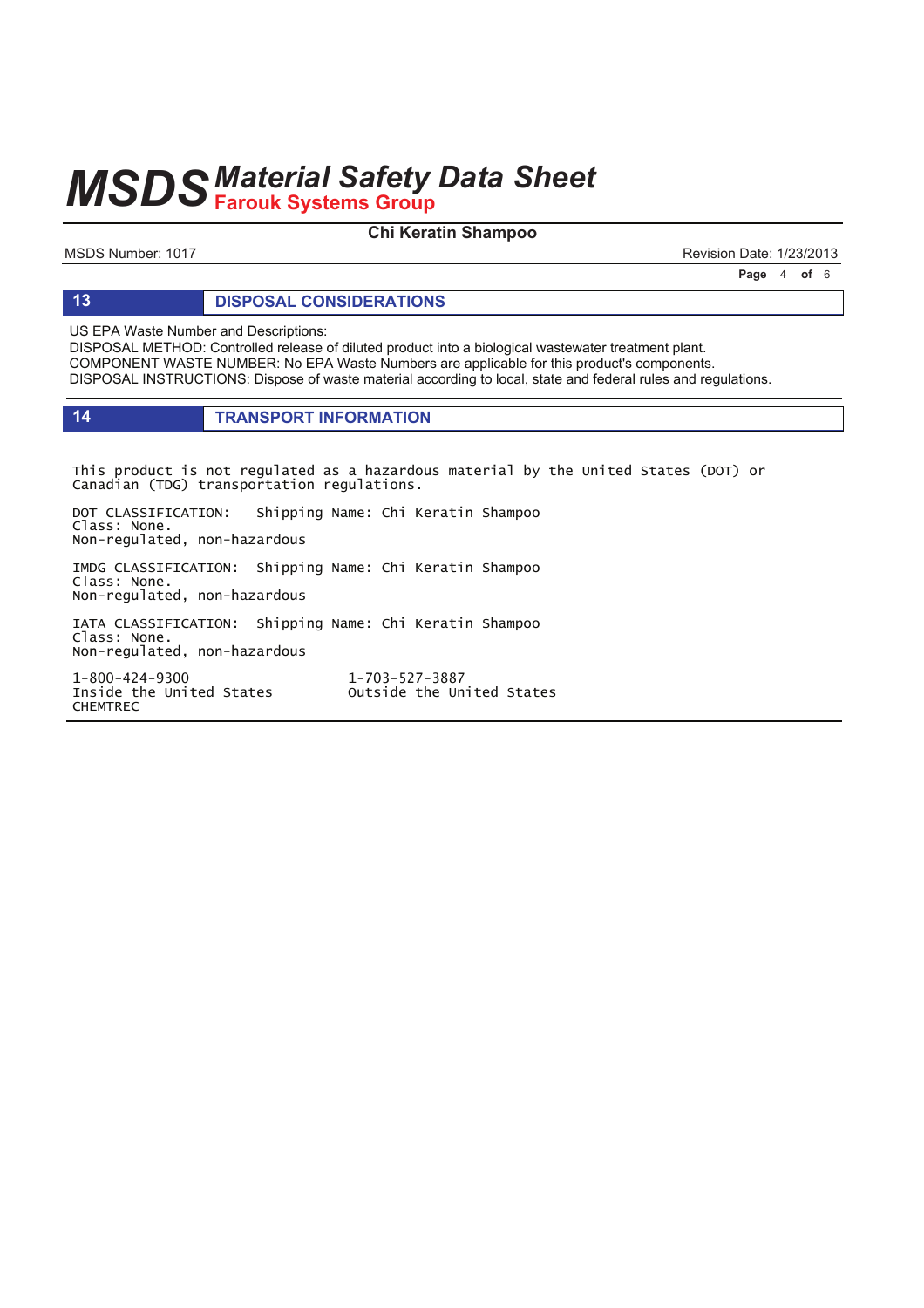#### Chi Keratin Shampoo

MSDS Number: 1017

15

Revision Date: 1/23/2013

Page 5 of 6

#### **REGULATORY INFORMATION**

UNITED STATES: SARA TITLE III (Superfund Amendments and Reauthorization Act) 311/312 HAZARD CATEGORIES

Fire: No. Pressure Generating: No. Reactivity: No. Acute: No.<br>313 REPORTABLE INGREDIENTS: Not applicable. TITLE III NOTES: None. CERCLA(Comprehensive Response, Compensation, and Liability Act) CERCLA RQ: None. TSCA(Toxic Substance Release Act) TSCA REGULATORY: All ingredients are listed in the TSCA Inventory. CANADA:

WHMIS(WORKER HAZARDOUS MATERIAL INFORMATION SYSTEM) This product is WHMIS controlled. CANADIAN INGREDIENT DISCLOSURE LIST: Sodium Laureth Sulfate. CANADIAN ENVIRONMENTAL PROTECTION ACT: All intentional ingredients are listed on the<br>DSL(Domestic Substance List).

EUROPEAN COMMUNITY: EU REGULATORY: All intentional ingredients are listed on the European's EINECS Inventory. STATE REGULATIONS: Not available.<br>LOCAL REGULATIONS: Not available.

**OTHER INFORMATION** 

NFPA CODES: Hazard Scale:  $0 = \text{Normal}$  $1 =$  Slight  $2 =$  Moderate  $3 =$  Serious  $4 =$  Severe **NFPA RATING:** FLAMMABILITY: 0  $HFAI TH·1$ REACTIVITY: 0 SPECIAL: None

16

**HMIS RATING:** FLAMMABILITY: 0 HEALTH: 1 PHYSICAL HAZARD: 0 PERSONAL PROTECTION: N/A

Disclaimer: Reasonable care has been taken in the preparation of this information, but the manufacturer makes no warranty of merchantability or any other warranty, expressed or implied, with respect to this information. The manufacturer makes no representations and assumes no liability for any direct, incidental or consequential damages resulting from its use.